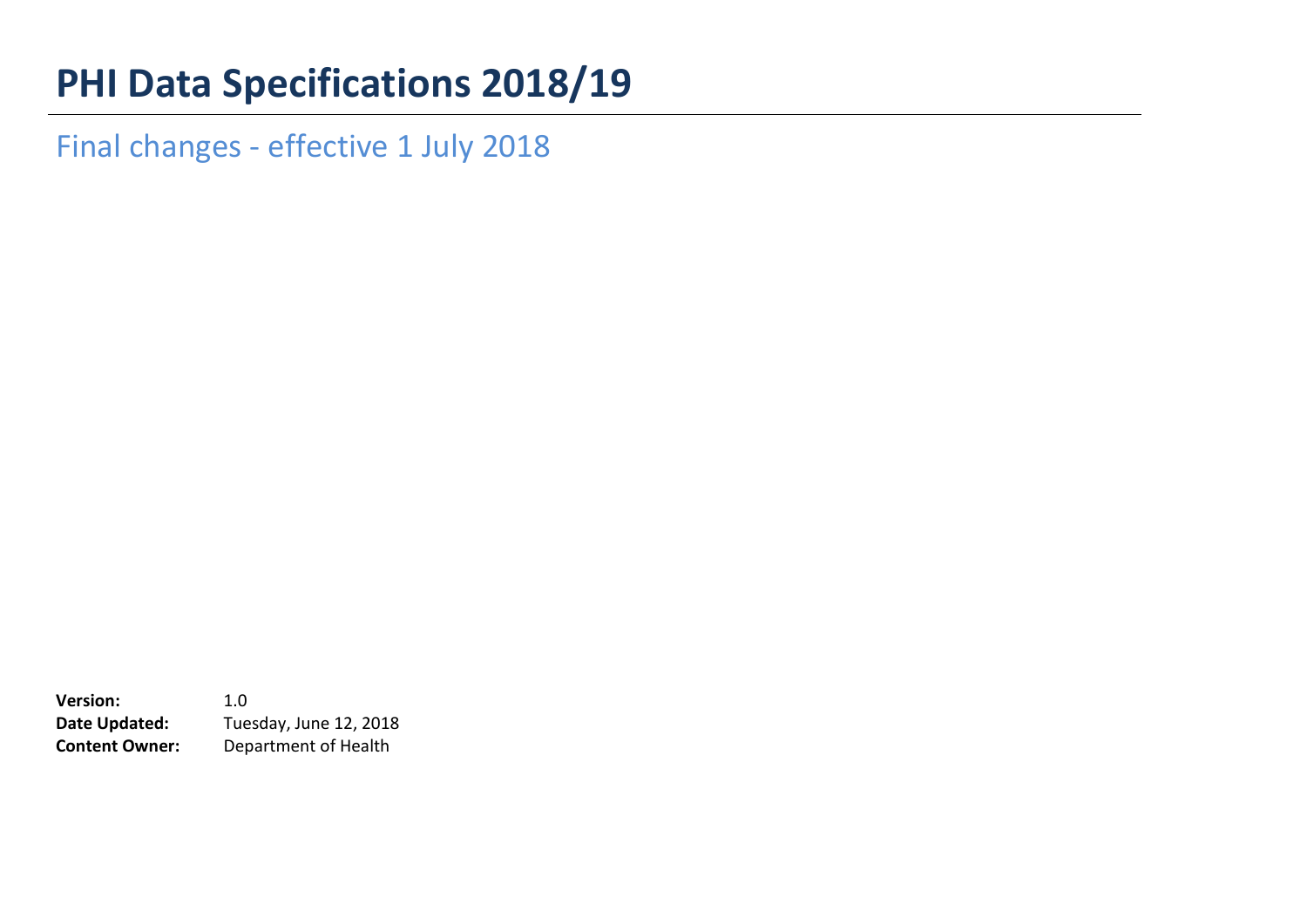## **Summary of changes to coding descriptions and updates to METeOR identifiers**

**Datasets :** See specific collections for each data item in table below

- **Data Items:** These changes affect a number of data items.
- **Changes:** There are a number of minor changes including changes to coding descriptions and updated METeOR identifiers in the table below. Changes to coding descriptions are indicated in RED.
- **Reason:** Where possible the Department has attempted to align the metadata in the data specifications with the technical data specifications developed by the AIHW in METeOR.

| Data Item(s) | <b>Data Collections</b>     | Change                                                                                                         |
|--------------|-----------------------------|----------------------------------------------------------------------------------------------------------------|
| Postcode     | GTD, HCP(Episode, AN-SNAP), | METeOR 287224 updated to METeOR 611398.                                                                        |
|              | HCP1(Episode), HCP2, PHDB   |                                                                                                                |
|              |                             | Coding description:                                                                                            |
|              |                             | The numeric descriptor for a postal delivery area, aligned with locality, suburb or place for the address of a |
|              |                             | person.                                                                                                        |
|              |                             | Codes 9999 = unknown postcode                                                                                  |
|              |                             | $8888 = 0$ verseas<br>and                                                                                      |
|              |                             | will be used instead of METeOR codes 0097, 0098, 0099.                                                         |
| <u>Sex</u>   | GTD, HCP(Episode, AN-SNAP), | METeOR 287316 updated to METeOR 635126.                                                                        |
|              | HCP1(Episode), HCP2, PHDB   |                                                                                                                |
|              |                             | Coding description:                                                                                            |
|              |                             | The distinction between male, female, and others who do not have biological characteristics typically          |
|              |                             | associated with either the male or female sex, as represented by a code.                                       |
|              |                             | $1 = Male$                                                                                                     |
|              |                             | $2$ = Female                                                                                                   |
|              |                             | 3 = Intersex or Indeterminate Other                                                                            |
|              |                             | $9$ = Not stated / inadequately described                                                                      |
|              |                             | Note: Type will remain as N(1) numeric                                                                         |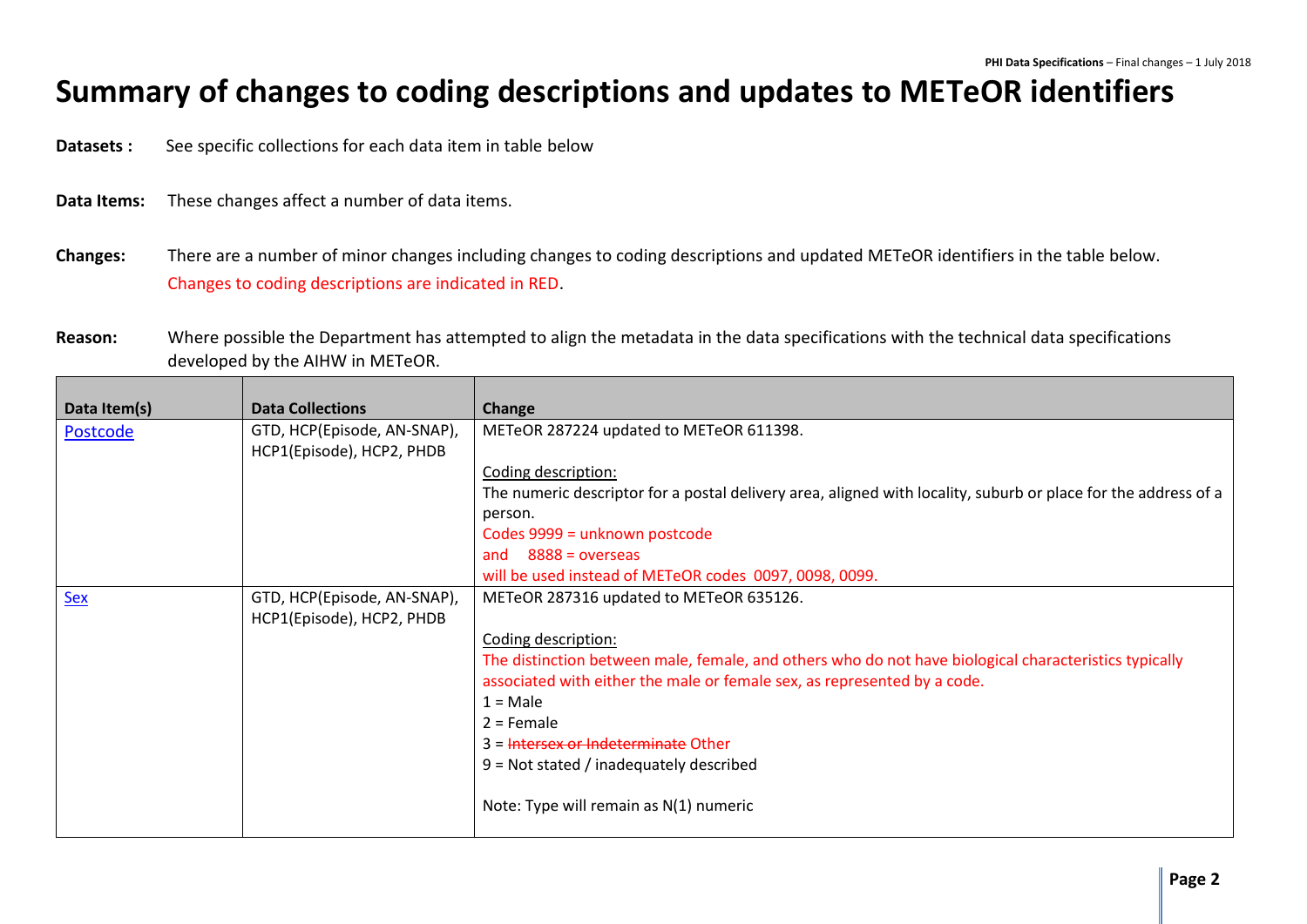| Data Item(s)                                  | <b>Data Collections</b>              | Change                                                                                                                                                                                                                                                                                                                                                                                                                                                                                                                                                                                                                                                                                                                                                                                                            |
|-----------------------------------------------|--------------------------------------|-------------------------------------------------------------------------------------------------------------------------------------------------------------------------------------------------------------------------------------------------------------------------------------------------------------------------------------------------------------------------------------------------------------------------------------------------------------------------------------------------------------------------------------------------------------------------------------------------------------------------------------------------------------------------------------------------------------------------------------------------------------------------------------------------------------------|
| <b>Total Psychiatric Care</b><br><b>Days</b>  | HCP(Episode), HCP1(Episode),<br>PHDB | METeOR 270300 updated to METeOR 552375.                                                                                                                                                                                                                                                                                                                                                                                                                                                                                                                                                                                                                                                                                                                                                                           |
| <b>Admission Time</b>                         | HCP(Episode), HCP1(Episode),<br>PHDB | METeOR 269972 updated to METeOR 682942.                                                                                                                                                                                                                                                                                                                                                                                                                                                                                                                                                                                                                                                                                                                                                                           |
| Birth weight of infant,<br>neonate, stillborn | HCP(Episode), HCP1(Episode),<br>PHDB | METeOR 269938 updated to METeOR 668986.<br>Coding description:<br>For live births, birthweight should preferably be measured within the first hour of life before significant<br>postnatal weight loss has occurred. While statistical tabulations include 500 gram groupings for<br>birthweight, weights should not be recorded in those groupings. The actual weight should be recorded to<br>the degree of accuracy to which it is measured.<br>In perinatal collections the birthweight is to be provided for live born and stillborn babies.<br>Weight on the date the infant is admitted should be recorded if the weight is less than or equal to 9000g<br>and age is less than 365 days. An entry of 0000 means the patient's age >= 365 days or weight was > 9000<br>grams.<br>* refer to guide for use. |
|                                               |                                      |                                                                                                                                                                                                                                                                                                                                                                                                                                                                                                                                                                                                                                                                                                                                                                                                                   |
| <b>Separation Time</b>                        | HCP(Episode), HCP1(Episode),<br>PHDB | METeOR 270026 updated to METeOR 682919.                                                                                                                                                                                                                                                                                                                                                                                                                                                                                                                                                                                                                                                                                                                                                                           |
| <b>Principal Diagnosis</b>                    | HCP(Episode), HCP1(Episode),<br>PHDB | METeOR 391326 updated to METeOR 680976.<br>Coding description (selection):<br>Each entry should consist of:<br>- one (1) digit that represents the Condition Onset Flag code<br>- five (5) alphanumeric characters that represent the principal diagnosis code<br>Condition Onset Flag (see METeOR 686100) - A qualifier for each coded diagnosis to indicate the onset of<br>the condition relative to the beginning of the episode of care, as represented by a code.<br>$1 =$ condition with onset during the episode of admitted patient care<br>2 = condition not noted as arising during the episode of admitted patient care<br>$9 = not reported$                                                                                                                                                         |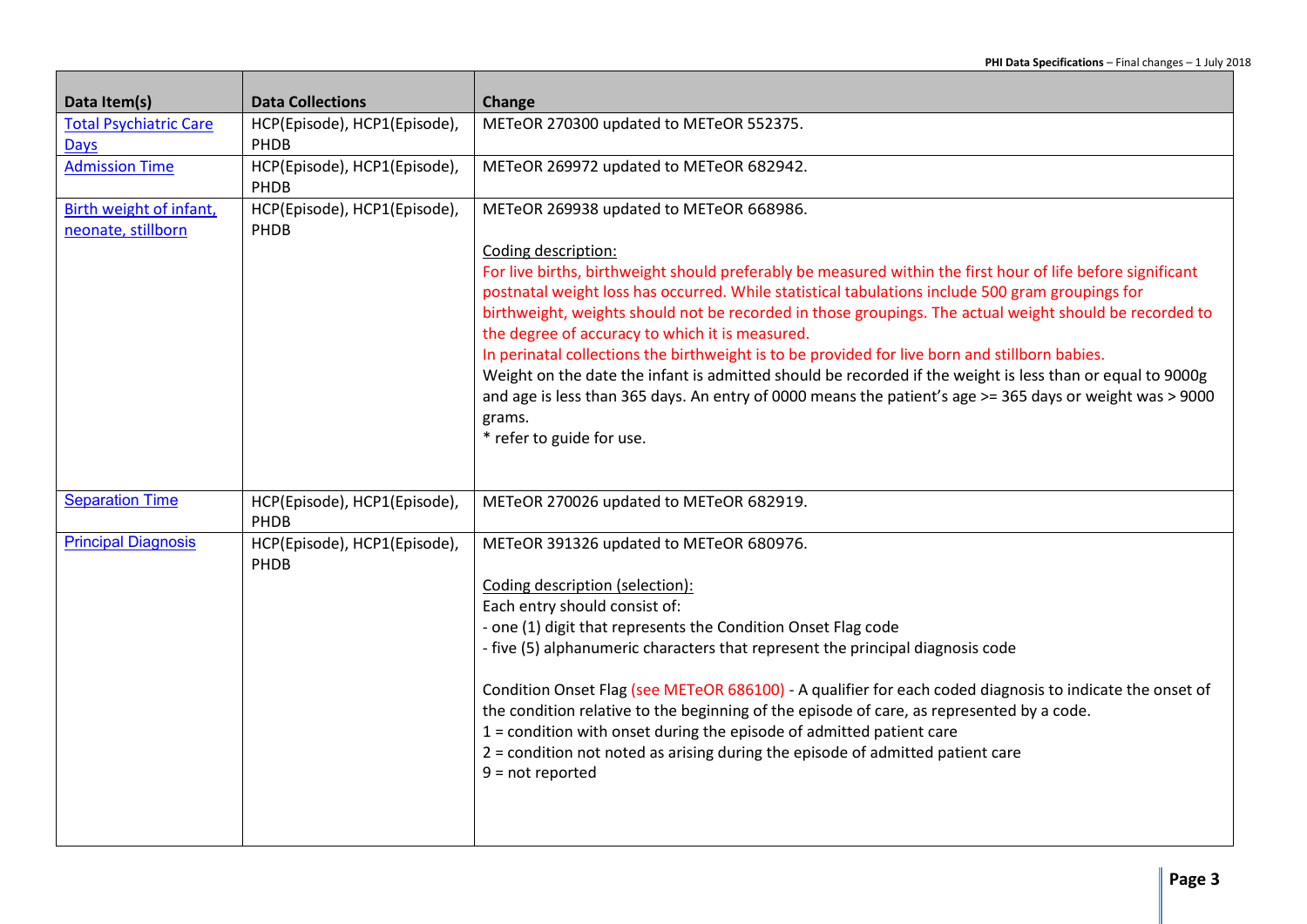| Data Item(s)                         | <b>Data Collections</b>                                                                                     | Change                                                                                                                                                                                                                                                     |
|--------------------------------------|-------------------------------------------------------------------------------------------------------------|------------------------------------------------------------------------------------------------------------------------------------------------------------------------------------------------------------------------------------------------------------|
| <b>Additional Diagnosis</b>          | HCP(Episode), HCP1(Episode),<br>PHDB                                                                        | METeOR 391322 updated to METeOR 680973.                                                                                                                                                                                                                    |
|                                      |                                                                                                             | Coding description (selection) :                                                                                                                                                                                                                           |
|                                      |                                                                                                             | Each entry should consist of:                                                                                                                                                                                                                              |
|                                      |                                                                                                             | - one (1) digit that represents the Condition Onset Flag code                                                                                                                                                                                              |
|                                      |                                                                                                             | - five (5) alphanumeric characters that represent the principal diagnosis code                                                                                                                                                                             |
|                                      |                                                                                                             | Condition Onset Flag (see METeOR 686100) - A qualifier for each coded diagnosis to indicate the onset of                                                                                                                                                   |
|                                      |                                                                                                             | the condition relative to the beginning of the episode of care, as represented by a code.                                                                                                                                                                  |
|                                      |                                                                                                             | 1 = condition with onset during the episode of admitted patient care                                                                                                                                                                                       |
|                                      |                                                                                                             | 2 = condition not noted as arising during the episode of admitted patient care                                                                                                                                                                             |
|                                      |                                                                                                             | $9 = not reported$                                                                                                                                                                                                                                         |
| Procedure                            | HCP(Episode), HCP1(Episode),<br>PHDB                                                                        | METeOR 391349 updated to METeOR 641379.                                                                                                                                                                                                                    |
| <b>ADA Dental codes</b>              | Service code in GTD;<br>Miscellaneous service codes in<br>HCP(Episode), HCP1(Episode)<br>and PHDB (Episode) | Updated to Australian Dental Association codes from the Australian Schedule of Dental Services and<br>Glossary Twelfth edition 2017                                                                                                                        |
| <b>ICU Hours</b>                     | HCP(Episode), HCP1(Episode),                                                                                | Coding description:                                                                                                                                                                                                                                        |
|                                      | PHDB                                                                                                        |                                                                                                                                                                                                                                                            |
|                                      |                                                                                                             | The number of completed cumulative hours (rounded down) spent in ICU, NICU or PICU. If a patient has<br>more than one period in ICU, NICU or PICU during this episode, the total duration of all such periods is<br>reported. Zero fill if not applicable. |
|                                      |                                                                                                             | * refer to guide for use.                                                                                                                                                                                                                                  |
| <b>Special Care Nursery</b><br>hours | HCP(Episode), HCP1(Episode),<br>PHDB                                                                        | Coding description:                                                                                                                                                                                                                                        |
|                                      |                                                                                                             | The number of completed cumulative hours (rounded down) spent in SCN. If a patient has more than one                                                                                                                                                       |
|                                      |                                                                                                             | period in SCN during this episode, the total duration of all such periods is reported. Zero fill if not                                                                                                                                                    |
|                                      |                                                                                                             | applicable.                                                                                                                                                                                                                                                |